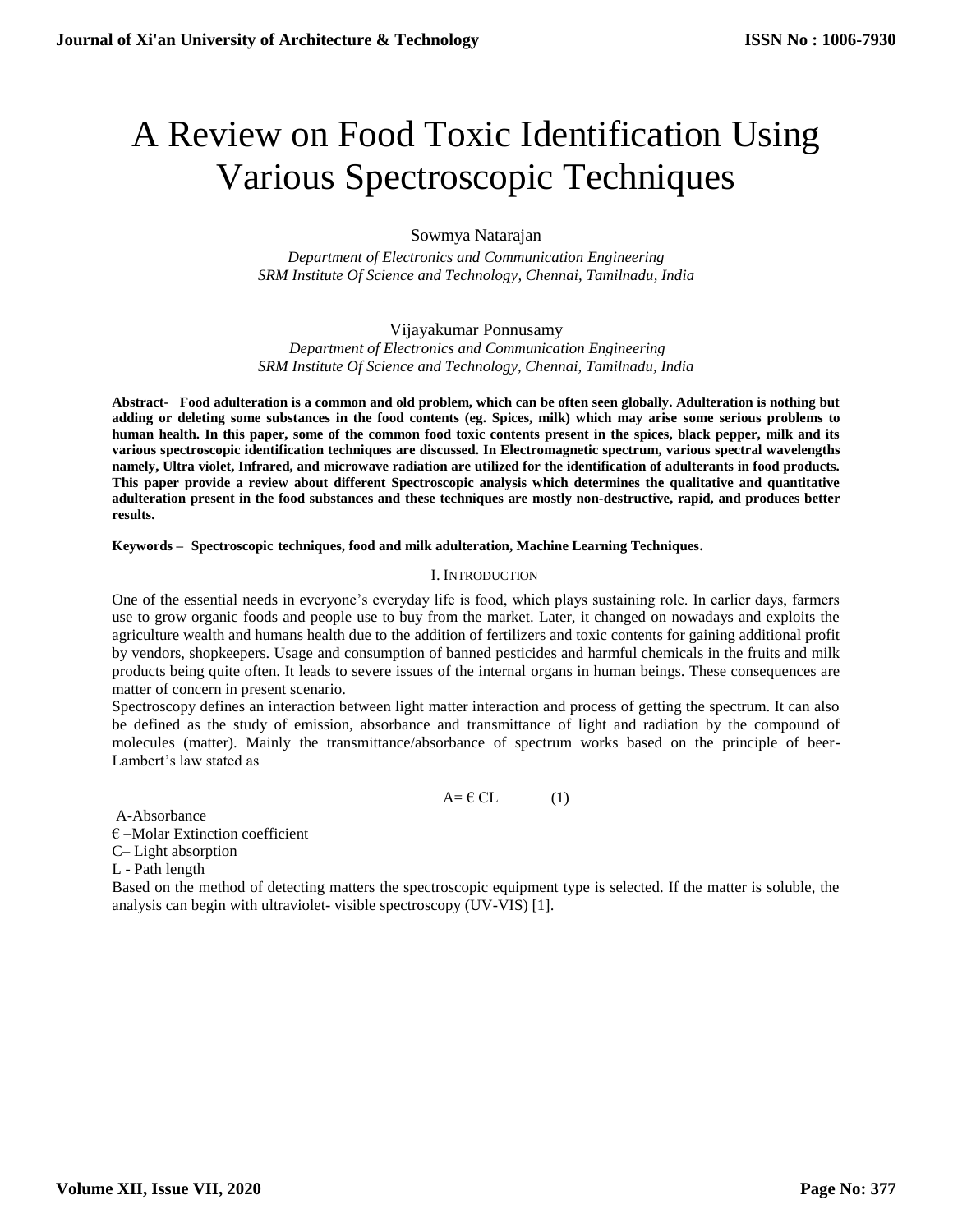

Figure1. Basic Working principle of a spectrometer

The working Principle of spectrometer is to know/observe how much a chemical substance/sample observes the light source and measuring sample light intensity shown in Fig 1. The respective sample may observe or transmit light over a certain range of wavelength and it is showed by a spectrum.

Usual spectrochemical methods comprise of Ultraviolet and visible infrared spectroscopy designed in the range of (200nm to 400nm UV) and (400nm-700nm Visible Range), Molecular Fluorescence spectroscopy(Emission spectra observed,190nm-750nm), IR absorbance spectroscopy(NIR 780-2500nm), Raman spectroscopy(2500nm-20000nm), Fourier Transform Spectroscopy(2000nm-25000nm), and NMR(Nuclear magnetic Resonance) spectroscopy.[1]

Raman spectroscopic techniques mainly involving surface-enhanced Raman spectroscopy (SERS), Fouriertransform (FT) Raman spectroscopy, Near Infrared (NIR) Raman spectroscopy, and micro-Raman spectroscopy for milk analysis including milk compositions, microorganisms and antibiotic residues in milk, as well as milk adulterants [2]

Commercial near – NIR reflectance introduced in 1970s, provided rapid quantitative and qualitative determination of moisture, fat, and protein in cereals grains and other food substances. Nowadays IR spectroscopy comes with quantitative and qualitative analyses of finished foods and ingredients.

IR radiation can also be measured in terms of its frequency , which is directly related to the energy and it is given by the following equation

 $E= h\nu$  (2)

 $E =$  energy of the system

 $H =$ Planck's constant

 $v =$  Frequency in hertz

FTIR-Fourier Transform Infrared Spectroscopy has enhanced quality in its spectra and less time to acquire the data [3].

| <b>Food materials</b>    | <b>Spectroscopic</b>       | Average                     | <b>Method of analysis</b>      |
|--------------------------|----------------------------|-----------------------------|--------------------------------|
|                          | techniques                 | <b>Identification</b>       |                                |
|                          |                            | wavelength                  |                                |
|                          |                            |                             |                                |
|                          |                            | range                       |                                |
| <b>Milk constituents</b> | <b>Raman Spectroscopic</b> | $600-3700$ cm <sup>-1</sup> | <b>Partial least Square</b>    |
|                          |                            |                             | modelling                      |
| Common                   | <b>Fourier Transform-</b>  | 400-25000nm                 | <b>Limit Of detection</b>      |
| <b>Food Adulterants</b>  | <b>Near Infrared</b>       |                             |                                |
|                          | spectroscopic              |                             |                                |
| Various milk and         | <b>Near Infrared</b>       | $400-nm$                    | <b>Support vector Machine,</b> |
| <b>Food Adulterants</b>  | <b>Spectroscopic</b>       |                             | <b>Partial Least Square</b>    |
| <b>Spices</b>            | <b>Terahertz</b>           | $3mm-30\mu m$               | <b>Support vector Machine</b>  |
| adulteration             | <b>Spectroscopic</b>       |                             |                                |

Table1. Methods of spectroscopic analysis techniques

Table 1. show the different adulterant identification methods based on various spectroscopic techniques. Spectroscopic techniques for identification of food and milk products are listed as

- Terahertz spectroscopy
- Nuclear Magnetic resonance Spectroscopy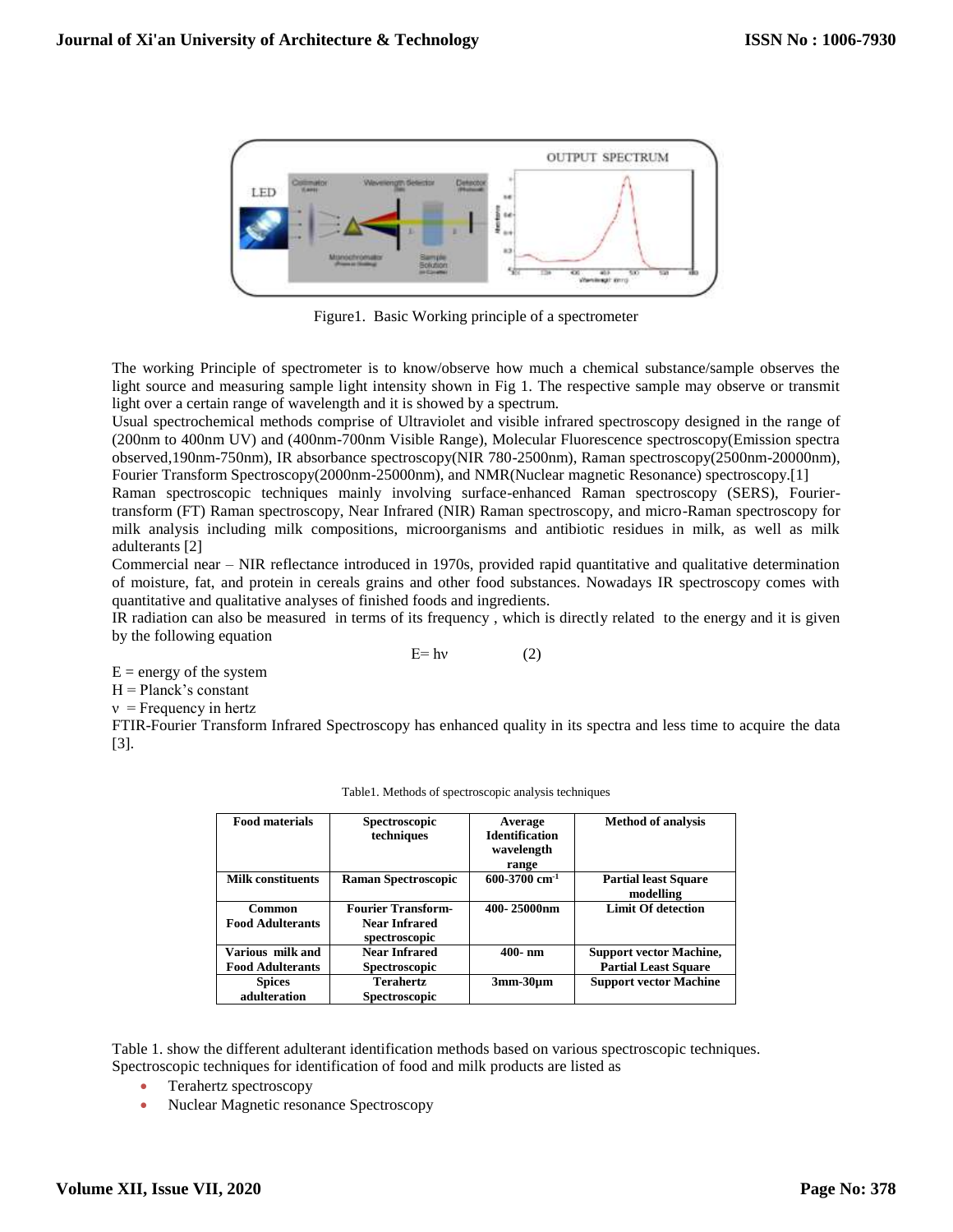- Raman Spectroscopy
- FT-IR

II. REVIEW ON FOOD ADULTERANTS

### *2. Adulterants*

Adulteration says that mixing hazardous or foreign chemical substances to the food materials like in spices, milk etc., to gain extra immediate profit and to increase the quantity of food item which may results in the loss of quality. Food adulteration means that the nourishment product fails to attain the legal standards. For example adding yellow chalk powder on turmeric powder, sugar syrup in honey, and mixing starch, urea, water, formaldehyde, and few more chemical substances are added in the milk to make it appear good, also to maintain its freezing point, and to preserve the milk for long time.

#### *2.1. Common Adulterations In Spices*

Introducing adulteration in food can be of two types, one is intentional, which means deliberate addition of inferior substance, makes higher appearance such as Chalk powder in turmeric, papaya seeds in black pepper. Terahertz imaging provide a fairly transparent detection of adulterants in packed foods/ spices, chemicals like hydrochloric acid is used for chalk powder identification in turmeric. Consumption of chalk powder can cause many problems such as nausea, loss of appetite, swelling of the face. Turmeric doesn't have any specific frequencies in the range of 2 to 10 THZ. But with addition of chalk powder, the turmeric powder shows absorption peaks in the range of 3.6 THZ, 6.3 THZ, 7 THZ and 9.3 THZ. From the spectrum it is noted that as the mixture of chalk powder increases the absorption peak increases [4]. Another kind of adulteration is incidental, which means addition of foreign substances such as Larva in spices, fungal infection on contaminated fruits. A non-destructive method of two spoilage microorganisms infections on post harvested strawberry fruit were identified in its earlier stage by VNIR and SWNIR regions of hyper spectral sensors [5].

FT -IR and NIR spectroscopy revealing the adulteration in ground black pepper. A Total of 115 samples (30 pure, 48 spiked) black pepper from various countries were analyzed in this study. The adulterants mixed are pinheads, husk, oleoresin and spent materials. These adulterants were identified by FT-IR spectra in the respective diagnosis bands of 996 – 1633cm<sup>-1</sup>. Using NIR model, 100% of correct classification were made in identifying the different types of adulterants. By using FT-IR model, about 92-100% of correct classifications were made [6]. Cassava starch and corn flour are the specified adulterants present in cumin and black pepper powder which are being identified through the NIR spectroscopic and chemo-metric model analysis. A total of 90 black pepper samples and 40 cumin seeds were investigated. SIMCA (Soft independent modeling of class analogy) involves binary and multivariate analysis and produces genuine classification on black pepper and cumin samples of about 100% and 92% correct classification for the unadultered samples [7]. Some of the other spectroscopic techniques are available to determine the qualitative and quantitative concentration of toxic contents in the food.

## *2.2. Adulterants in milk*

Milk if the primary source for all living beings in the globe. It contains fat globules, proteins, minerals, vitamins, calcium, nitrogen and lactose rich liquid food [8]. Few adulterants are added in the milk to increase its quality in fraudulent way and to increase the storage period of milk. Some of the adulterants namely urea, starch, sodium salicylate, formalin, hydrogen peroxide, ammonium sulphate, and water etc., added in the milk in an dishonest way to enlarge its quantity, and appearance. There are many spectroscopic techniques available to identify the adulterants in the milk sample. One among the technique is employing signal generator generates frequency of 0.5MHZ and is transmitted, the transmitter signal pass through the milk sample (one adulterated with simple tap water and second adulterated with synthetic milk) and received by the receiver and analyzed by digital storage oscilloscope.

The results show that with increase in adulteration the voltage level of the signal increases. The result is to ensure to control the quality and properties of milk products [9]. Another study illustrates, that the detection of multiple adulterants in milk with 10 various adulterants in different quantities and the test was conducted using MID- IR spectroscopy and SIMCA technique. One class modeling was done for pure milk with sensitivity of 93.1%.Then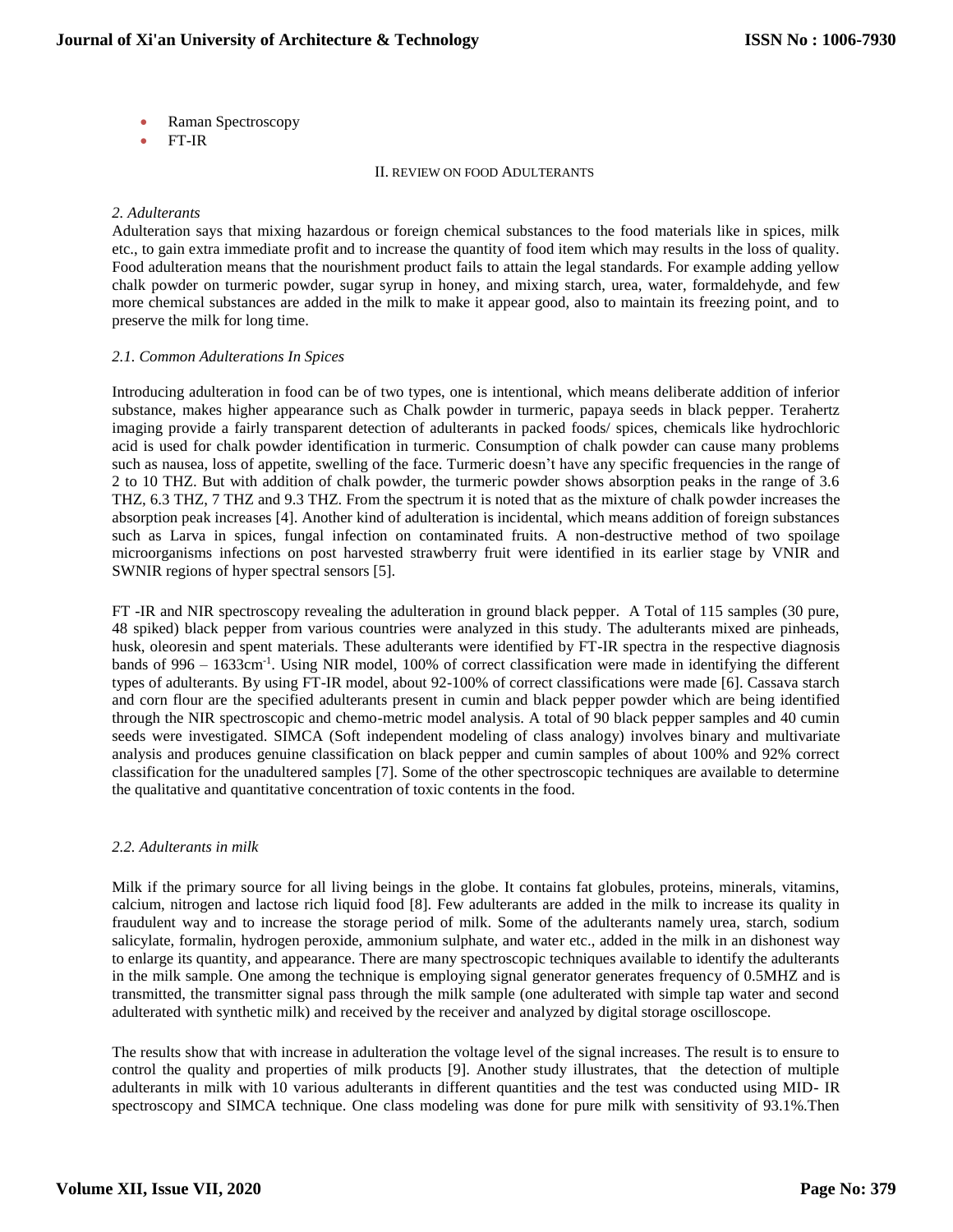multiclass modeling was implemented for 5 effective adulterants and results obtained with 82% correct classification, 17% of inconclusive and 1% misclassified. It produces an efficient result for the analysis of numerous samples, lowering the risk of error and reduced experimental time [10].

One another work indulges in detection of cow whey adulterant mixture in buffalo mozzarella. A training set of calibrators consisting of 7 series of 17 buffalo/whey mixtures with increasing percentages of cow whey. The rapid, robust ,capillary electrophoresis method for quantifying and detecting the mixture of cow alpha- lactalbumin adulteration in buffalo milk produces output with linearity of  $R^2 = 0.968$ , and for different bovine whey mixtures ratios obtained various relative standard deviation. Thus the results concluded with detectable fraudulent on cow milk was 1% and Quantification was 3.1% [11]. Furthermore, the works on quantitative identification of urea and starch adulteration in milk using electrical impedance between sensors measurements. Impedance analysis shows that adulteration changes found mostly in the resistive part of the electrical impedance. The frequency range of 90KHZ performs well for the milk adulteration identification. The results also states that, as the concentration of adulteration raises with decrease in its pH, voltage value, and conductivity [12].

Common parameters used to check the quality of milk are Fat percentage, SNF (Solid-Non-Fat), Protein and Freezing point. Mainly, the freezing point test conducted for identification of added water in the raw milk. An instrument was developed to obtain the measurement of substance concentration based on NIR diffuse reflection. To validate this developed mechanism an experiment was conducted to detect the adulterant in milk, especially for water diluted milk content. The results showed 99% of accuracy in identifying the water diluted milk. It is nondestructive, fast and widespread method for compound identification, but failed to validate for other adulterants. [13].

A prototype able to measure the intensity of IR scattered light from the raw milk samples. This method identified the added water in the raw milk. The resultant determination index of 0.932 and (Root Mean Square Error Of Prediction)RMSEP=0.0267[14]. Another method developed using Electrical impedance spectroscopy (EIS) technique and employed to identify and to quantify the percentage of soap weights in three various cow milk samples. The results showed that a steady variation present in the impedance, current, conductance and capacitance with the measured addition of soap in the milk, and this method also able to detect the presence of  $\geq 0.1\%$  soap in the milk, and it is applicable effectively about 0.9% [15].

Next, a classification made between authentic, adultered skim and nonfat dry milk powder done through solution – state, high field <sup>1</sup>H NMR(1 hydrogen nuclei- Nuclear Magnetic Resonance) spectroscopy combined with conformity index , non targeted method based analysis. It supports in finding the root cause analysis of suspicious results and support milk powder authentication and adulterant detection.The results shows detection of adulteration was found to be high for lowest concentrations about( $>=0.005-0.05\%$  w/w) for small molecule, nitrogen rich samples [16].

Electroanalytical cyclic voltammetric test with chemometrics analysis employed for detection and quantification of adulteration of fresh milk with reconstituted skim milk powder. The fresh cow milk samples tested under Multivariate analysis,and the obtained the adulterant detectable observed predicted values about 100%(volume/volume) [17].

To overcome the blending effect on the adulterated milk powder samples MIR analysis were made, and utilized adulterants are ammonium sulphate, cornstarch and semicarbazide hydrochloride .Wet and dry- blended adultered samples tested on MIR measurement and classified on one-class classifier SIMCA(Soft Independent Modelling by Class Analogy) model for reconstituted skim milk. The results shows that  $< 5\%$  of fraud levels could be detected [18].

Identification of detergent in milk samples can be able to predict using Near infrared spectroscopy, the analysis made through principal component analysis, the results shows that the validation test output is 93% and the calibration test produces 99% output [19].

An another rapid method for identification and quantification of five different milk adulterants were analysed by MIR-spectroscopy and SIMCA(Soft Independent Modeling for Class Analogy) and Partial Least square Regression allows better discrimination of controlled milk samples. The result says that this method gives an better alternative for screening potential crooked practice [20].An rapid untargeted sreening of Laser Direct Infrared(LDIR) imaging system assessed a study on adulterant identification ,detection and semi – quantification in food ingredients in dry and wet blended food samples. The results of LDIR screening analysis for economically motivated adulteration (>5%) in food materials were assessed.The dry blending adulteration method achieves 100% of sensitivity and selectivity in the presence of nitrogen-rich compounds and bulking agents, and also if the adulteration level is higher than 5% it achieves the detection rate of 98% to 99% of sensitivity [21].

Another low-cost NIR digital photometer prototype developed for detection of water adultered in milk. This equipment measures the transmitted IR radiance from the 0 to 25% of added water in the raw milk using the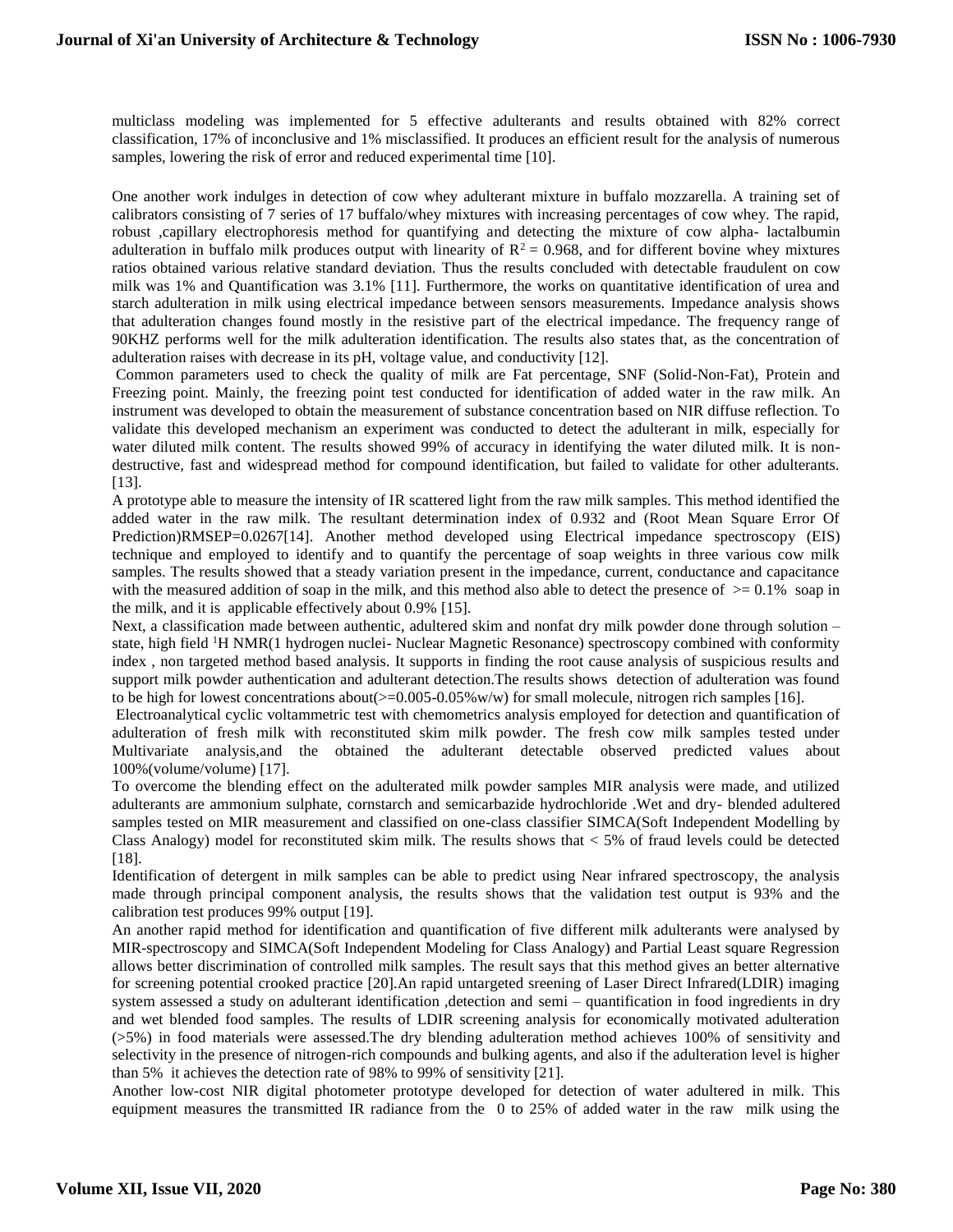method of cryoscopy and assessment made with the above developed prototype. Results showed that the measurement of percentage of added water ,mean absolute error rate is less than 1%, by doing repeatability with 2 sets of ten measurements obtained deviations to less than 0.7% of mixed water, this method achieves better results at faster rate when compared with commercial cryoscopy [22].

## IV.CONCLUSION

Adulterations in food substances are unavoidable, so it can be controlled and detected using several spectroscopic techniques. This review paper mainly discusses various non-destructive, rapid analysis methods for identification of toxic contents in spices and milk samples. Among which FTIR and NIR produces effective results for liquid foods. Some of electrical impedance measurements also gives better ouput in predicting the adulterants. However, this low cost ,Low power consumption device will revolutionize the use of spectroscopic techniques for measuring the adulterants in food substances in near future.

#### REFERENCES

[1] Ravindran A., Nesamani F.P. and Nirmal D., A Study on the use of Spectroscopic Techniques to Identify Food Adulteration. International Conference on Circuits and Systems in Digital Enterprise Technology (ICCSDET) 2018 (pp. 1-6). IEEE.

[2] He, H., Sun, D.W., Pu, H., Chen, L. and Lin, L., Applications of Raman spectroscopic techniques for quality and safety evaluation of milk: A review of recent developments. Critical reviews in food science and nutrition, 2019. 59(5), pp.770-793.

[3 ]Nielsen, S.S. ed., 2010. Food analysis (pp. 139-141). New York: Springer.

[4] Nallappan K., Dash, J., Ray S. and Pesala, B., Identification of adulterants in turmeric powder using terahertz spectroscopy.September 1 2013; 38th International Conference on Infrared, Millimeter, and Terahertz Waves (IRMMW-THz) 2013(pp. 1-2). IEEE.

[5] Siedliska, A., Baranowski, P., Zubik, M., Mazurek, W. and Sosnowska, B.,Detection of fungal infections in strawberry fruit by VNIR/SWIR hyperspectral imaging. Postharvest Biology and Technology, 139, 2018(pp.115- 126).

[6] Wilde, A.S., Haughey, S.A., Galvin-King, P. and Elliott, C.T.,. The feasibility of applying NIR and FT-IR fingerprinting to detect adulteration in black pepper. Food control, 2019,100, pp.1-7.

[7] de Lima, A.B.S., Batista, A.S., de Jesus, J.C., de Jesus Silva, J., de Araújo, A.C.M. and Santos, L.S.,. Fast quantitative detection of black pepper and cumin adulterations by near-infrared spectroscopy and multivariate modeling. Food Control, 2020,107, p.106802.

[8]<https://www.healthline.com/nutrition/foods/milk#nutrition>

[9] Verma, V.K., Mustajab, P. and Sadat, A,. Determination of Adulteration in Milk using Ultrasonic Technique. In 2019 November International Conference on Electrical, Electronics and Computer Engineering (UPCON) (pp. 1- 3). IEEE.

[10] de Souza Gondim, C., Junqueira, R.G., de Souza, S.V.C., Ruisánchez, I. and Callao, M.P.,. Detection of several common adulterants in raw milk by MID-infrared spectroscopy and one-class and multi-class multivariate strategies. Food chemistry, 2017,230, pp.68-75.

[11] Trimboli, F., Costanzo, N., Lopreiato, V., Ceniti, C., Morittu, V.M., Spina, A. and Britti, D.,. Detection of buffalo milk adulteration with cow milk by capillary electrophoresis analysis. Journal of dairy science, 2019, 102(7), pp.5962-5970.

[12] Sude, M. and Ghodinde, K.,. Electrical impedance Sensor for Real-Time Detection of Urea and Starch in Milk. In 2019 April 3rd International Conference on Trends in Electronics and Informatics (ICOEI) (pp. 431-434). IEEE. [13] de Souza Ribeiro, L., Gentilin, F.A., de França, J.A., Felício, A.L.D.S.M. and França, M.B.D.M.,. Development of a hardware platform for detection of milk adulteration based on near-infrared diffuse reflection. IEEE Transactions on Instrumentation and Measurement, 2016, 65(7), pp.1698-1706.

[14] da Silva Dias, L., da Silva Junior, J.C., Felício, A.L.D.S.M. and de França, J.A., A NIR photometer prototype with integrating sphere for the detection of added water in raw milk. IEEE Transactions on Instrumentation and Measurement, 2018,67(12), pp.2812-2819.

[15] Das, C., Chakraborty, S., Karmakar, A. and Chattopadhyay, S.,. On-chip detection and quantification of soap as an adulterant in milk employing electrical impedance spectroscopy. In 2018 International Symposium on Devices, Circuits and Systems (ISDCS) (pp. 1-4). IEEE.